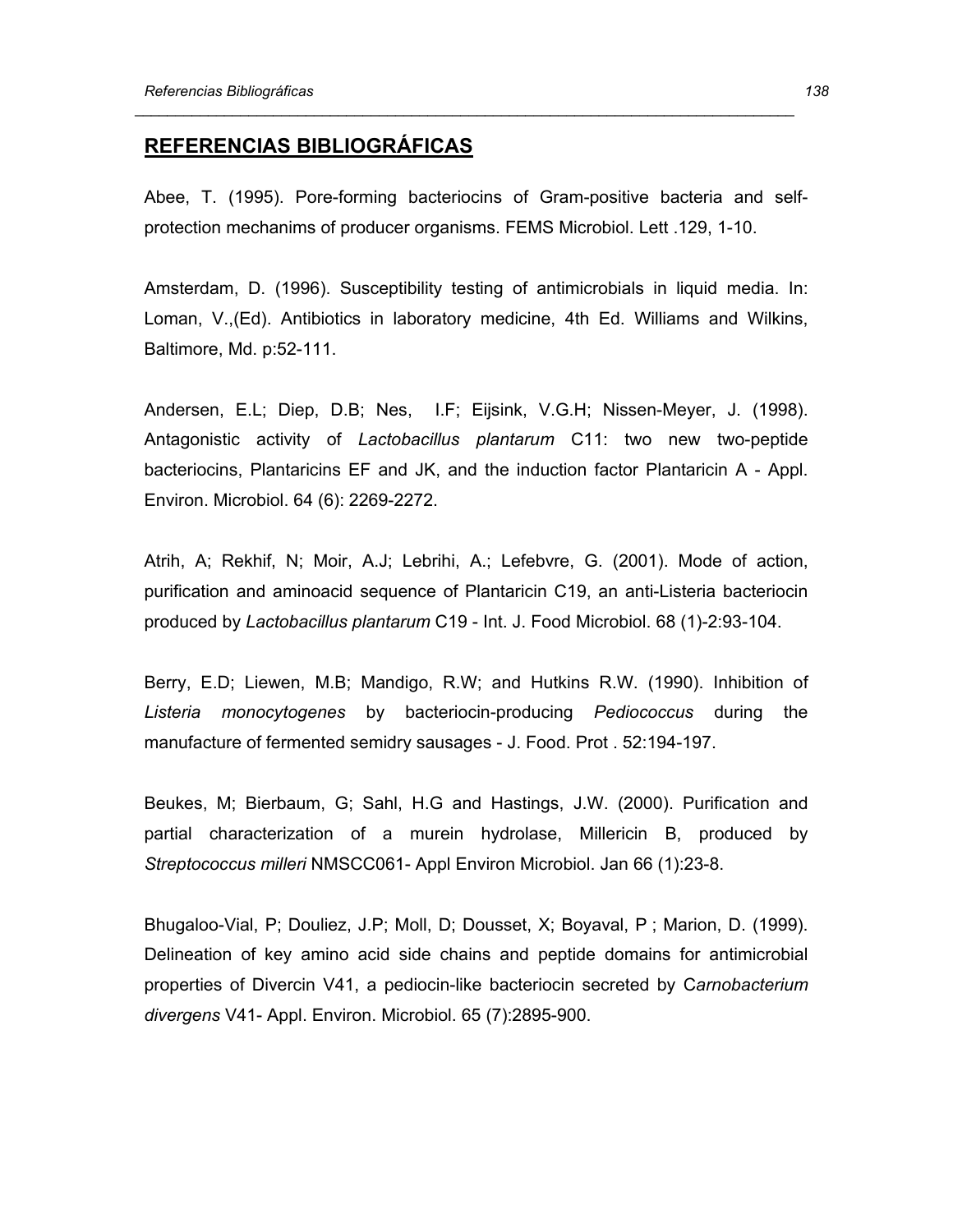Bhunia, A.K; Johnson, M.C; Ray, B. and Kalchayanand. (1991). Mode of action of Pediocin AcH from *Pediococcus acidiliactici* H on sensitive bacterial strains - J. Appl. Bacteriol. 70: 25-33.

 *\_\_\_\_\_\_\_\_\_\_\_\_\_\_\_\_\_\_\_\_\_\_\_\_\_\_\_\_\_\_\_\_\_\_\_\_\_\_\_\_\_\_\_\_\_\_\_\_\_\_\_\_\_\_\_\_\_\_\_\_\_\_\_\_\_\_\_\_\_\_\_\_\_\_\_\_\_\_\_\_\_* 

Bradford, M.M. (1976). A rapid and sensitive Method for the Quantitation of Microgram Quantities of Protein Utilizing the principle of Protein-Dye Binding -Anal. Biochem .7 (72): 248-254.

Bruno, M.E.C and Montville, T.J. (1993). Common mechanistic action of bacteriocins from lactic acid bacteria - Appl.Environ.Microbiol. 59: 3003-3010.

Burianek, L.L and Yousef, A.E. (2000). Solvent extraction of bacteriocins from liquid cultures - Lett. Appl. Microbiol . 31(3):193-197.

Chan, W.C; White, P.D. (2000). Fmoc Solid Phase Peptide Synthesis a Practical Approach. Hames B.D (Ed.) Oxford University Press. p: 9-99

Chang, Gu-Gang; Huang, Ter-mei; Hung, Hui-Chih. (2000). Reverse Micelles as Life-Mimicking Systems - Proc. Natl. Sci. Counc. Repub. China B. 24 (3): 89-100.

Chatterjee, S; Chatterjee, D.K; Jani, R.H; Blumbach, J; Ganguli, B.N; Klesel, N; Limbert, M; Seibert, G. (1992). Mersacidin, a new antibiotic from *Bacillus*. In vitro and in vivo antibacterial activity – J. Antibiot. (Tokyo). 45:839-845.

Chen, Y; Shapira, R; Eisenstein, M; and Montville, T.J. (1997a). Functional characterization of Pediocin PA-1 binding to liposomes in the absence of a protein receptor and its relation with a predicted tertiary structure - Appl.Environ.Microbiol. 63 (2): 524-531.

Chen, Y; Ludescher, R.D and Montville, T.J. (1997b). Electrostatic interactions, but not the YGNGV consensus motif, govern the binding of Pediocin PA-1 and its fragments to phospholipid vesicles - Appl.Environ.Microbiol. 63 (12): 4770-4777.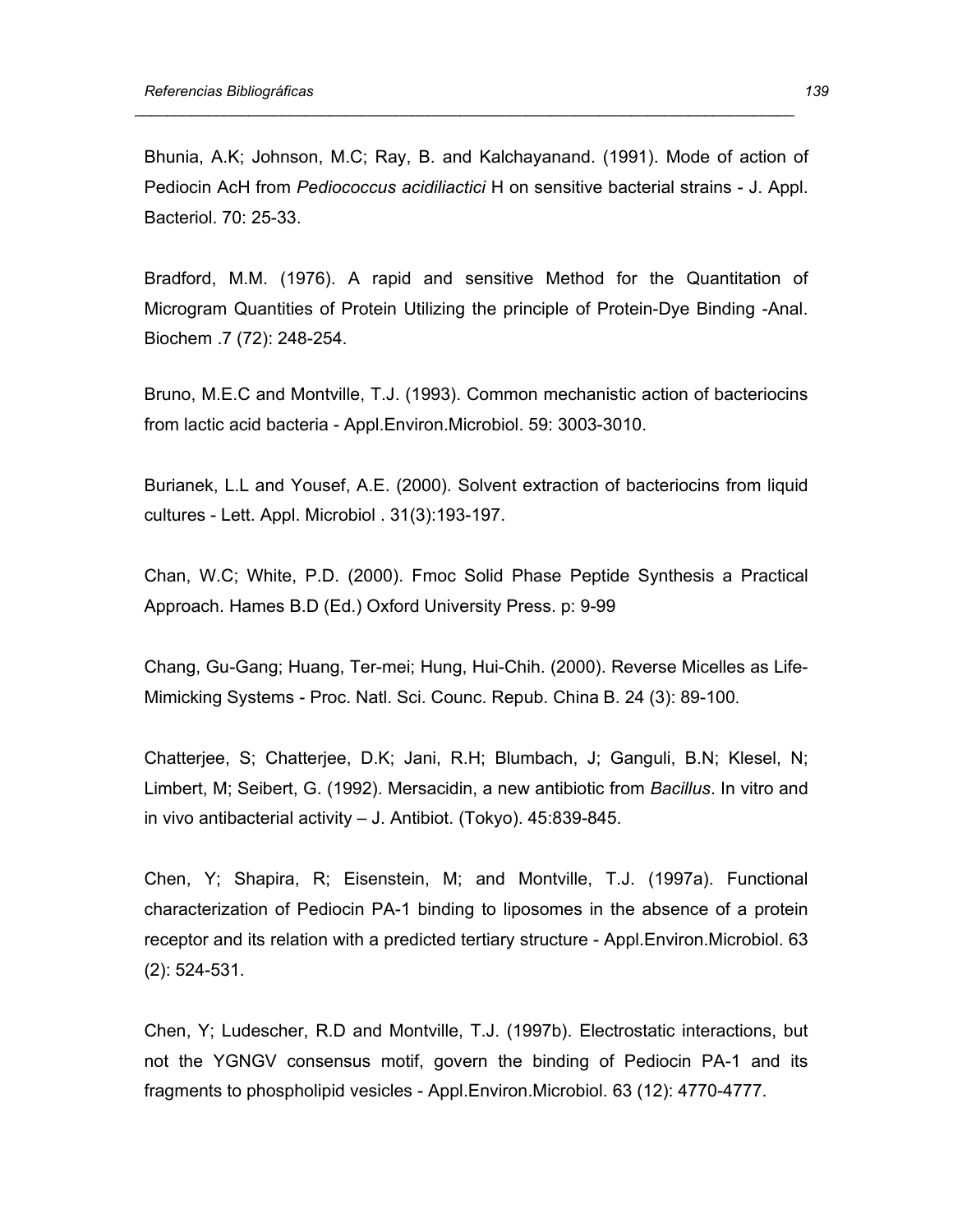Chen, H; and Hoover, D.G. (2003). Bacteriocins and their Food Applications. Comprehensive Reviews in Food Science and Food Safety. 2, 82-99.

 *\_\_\_\_\_\_\_\_\_\_\_\_\_\_\_\_\_\_\_\_\_\_\_\_\_\_\_\_\_\_\_\_\_\_\_\_\_\_\_\_\_\_\_\_\_\_\_\_\_\_\_\_\_\_\_\_\_\_\_\_\_\_\_\_\_\_\_\_\_\_\_\_\_\_\_\_\_\_\_\_\_* 

Chikindas, M.L; García-Carcera, M.J; Driessen, A.J.M; Ledeboer, A.M; Nissen-Meyer, J; Nes, I.F; Abee, T; Konings, W.N; and Venema, G. (1993). Pediocin PA-1, a bacteriocin from *Pediococcus acidilactici* PAC1.0, forms hydrophilic pores in the cytoplasmic membrane of target cells - Appl.Environ.Microbiol. 59 (11): 3577-3584.

Chikindas, M; Montville, J. (2002). Perspectives for application of bacteriocins as food preservatives. In: Juneja, V.K Sofos, J.N Editors. Control of foodborne microorganisms. New York: Marcel Dekker Inc.p: 303-21.

Cleveland, J; Montville, T.J; Nes, I.F; Chikindas, M.L (2001). Bacteriocins: Safe, natural antimicrobials for food preservation- Int. J. Food Microbiol. 71: 1-20.

Cordiés jackson, L; Machado Reyes, L.A and Hamilton, M.L. (1998). Principios generales de la terapéutica antimicrobiana- Acta Médica. 8 (1):13-27.

Daeschel, M.A; Mckenney, M.C; Mcdonald, L.C. (1990). Bactericidal activity of *Lactobacillus plantarum* C-11 - Food. Microbiol. 7: 91-98.

Dathe, M; Nikolenko, H; Meyer, J; Beyermann, M; Bienert, M; (2001). Optimization of the antimicrobial activity of magainin peptides by modification of charge – FEBS.Lett. 501(2-3):146-50.

Dathe, M. and Wieprecht, T. (1999). Structural features of helical antimicrobial peptides: their potential to modulate activity on model membranes and biological cells- Biochim.Biophysica Acta. 1462: 71-87.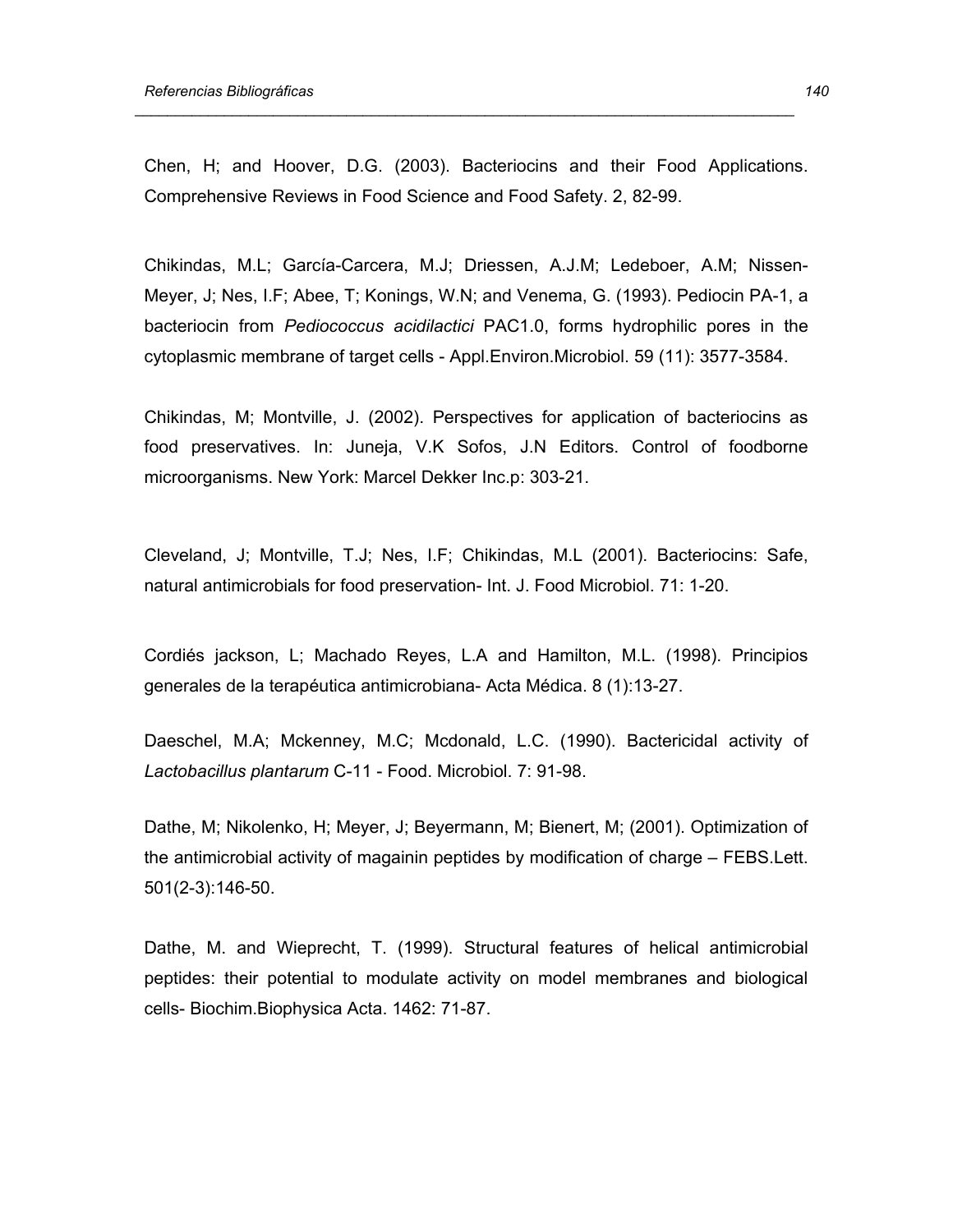DeLano, WL. (2002).The PyMOL Molecular Graphics System DeLano Scientific, San Carlos, CA, USA. http://www.pymol.org.

 *\_\_\_\_\_\_\_\_\_\_\_\_\_\_\_\_\_\_\_\_\_\_\_\_\_\_\_\_\_\_\_\_\_\_\_\_\_\_\_\_\_\_\_\_\_\_\_\_\_\_\_\_\_\_\_\_\_\_\_\_\_\_\_\_\_\_\_\_\_\_\_\_\_\_\_\_\_\_\_\_\_* 

Delves-Broughton, J. (1990). Nisin and its uses as a food preservative - Food Tech. 44: 100-117.

Davey, G.P and Richardson, B.C. (1981). Purification and some properties of diplococin from *Streptococcus cremoris* 346- N .Z.J Dairy Sci. Techno. 16: 84-89.

Dufour, A; Thuault, D; Boulliou, A; Bourgeois, C.M and Le Pennec, J.P. (1991). Plasmid-encoded determinants for bacteriocin production and immunity in a *Lactococcus lactis* strain and purification of the inhibitory peptide- J.Gen. Microbiol. 137 (10):2423-2429.

Dzung, B; and Nes, I.F. (2002). Ribosomally synthesized antibacterial peptides in Gram positive bacteria- Current Drug Targets. 3, 107-122.

Eijsink, V.G.H; Skeie, M; Middelhoven, P.H; Brurberg, M.B; and Nes, I.F. (1998). Comparative studies of Class IIa bacteriocins of lactic acid bacteria-Appl.Environ.Microbiol. 64, 3275-3281.

Eisenberg, D; Weiss, R.M; Terwilliger T.C. (1984). The hydrophobic moment detects periodicity in protein hydrophobicity- Proc. Natl. Acad. Sci. U. S. A. 81,140-144.

Ennahar, S; Sashihara, T; Sonomoto, K. and Ishizaki A. (2000). Class IIa bacteriocins: biosynthesis, structure and activity- FEMS Microbiology Reviews. 24: 85-106.

FDA (U.S. Food & Drug Administration) Federal Registrer 1988. Nisin prepraration: Affirmation of GRAS status as a direct human food ingredient. 21 CFR Part .184, Fed. Reg. 53: 11247-51.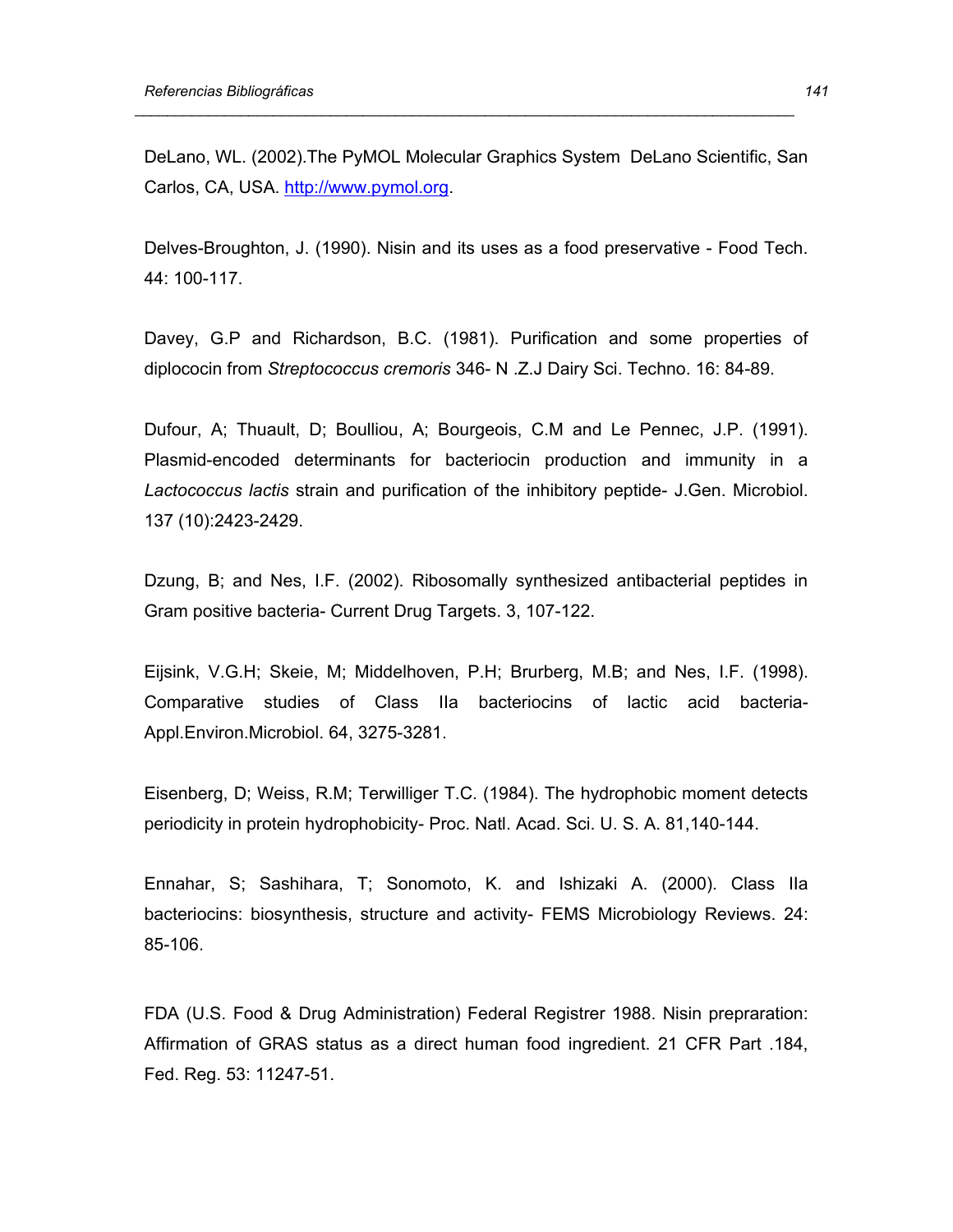Fields, G.B and Noble, R.l. (1990). Solid phase peptide synthesis utilizing 9 fluorenylmethoxycarbonyl amino acids - Int. J. Pept. Protein Res, Review. 35 (3):161- 214.

 *\_\_\_\_\_\_\_\_\_\_\_\_\_\_\_\_\_\_\_\_\_\_\_\_\_\_\_\_\_\_\_\_\_\_\_\_\_\_\_\_\_\_\_\_\_\_\_\_\_\_\_\_\_\_\_\_\_\_\_\_\_\_\_\_\_\_\_\_\_\_\_\_\_\_\_\_\_\_\_\_\_* 

Fimland, G; Blingsmo, O.R; Sletten, K; Jung, G; Nes, I.F and Nissen-Meyer, J. (1996). New biologically active hybrid bacteriocins constructed by combining regions from various pediocin-like bacteriocins: the C-terminal region is important for determining specificity - Appl.Environ.Microbiol. 62 (9): 3313-3318.

Franz, C.M; Du Toit, M; Olasupo, N.A; Schillinger, U. and Holzapfel, W.H. (1998). Plantaricin D, a bacteriocin produced by *Lactobacillus plantarum* BFE 905 from ready-to-eat-salad- Lett. Appl. Microbiology. 26 (3): 231-235.

Gennis, R.B. (1989). Molecular structure and function- Ed. Springer-Verlag. New York. p.82.

Giangaspero, A ; Sandri, L; Tossi, A. (2001). Amphipathic α-helical antimicrobial peptides- Eur. J. Biochem. 268 (21):5589-5600.

González, C.F and Kunka B.S. (1987). Plasmid-associated bacteriocin production and sucrosed fermentation in *Pediococcus acidilactici*- Appl. Environ. Microbiol. 53:2534-2538.

González, C.F. (1988). Method for inhibiting bacterial spoilage and composition for this purpose- European patent application 88101624.

González, B; Arca, P; Mayo, B; Suarez, J.E. (1994). Detection, purification, and partial characterization of Plantaricin C, a bacteriocin produced by a *Lactobacillus plantarum* strain of dairy origin- Appl. Environ. Microbiol. 60: 2158-2163.

Gratia, A. (1925). Sur un remarquable exemple d'antagonisme entre souches de colibacille- C.R.Soc.Biol. 93:1040-1041.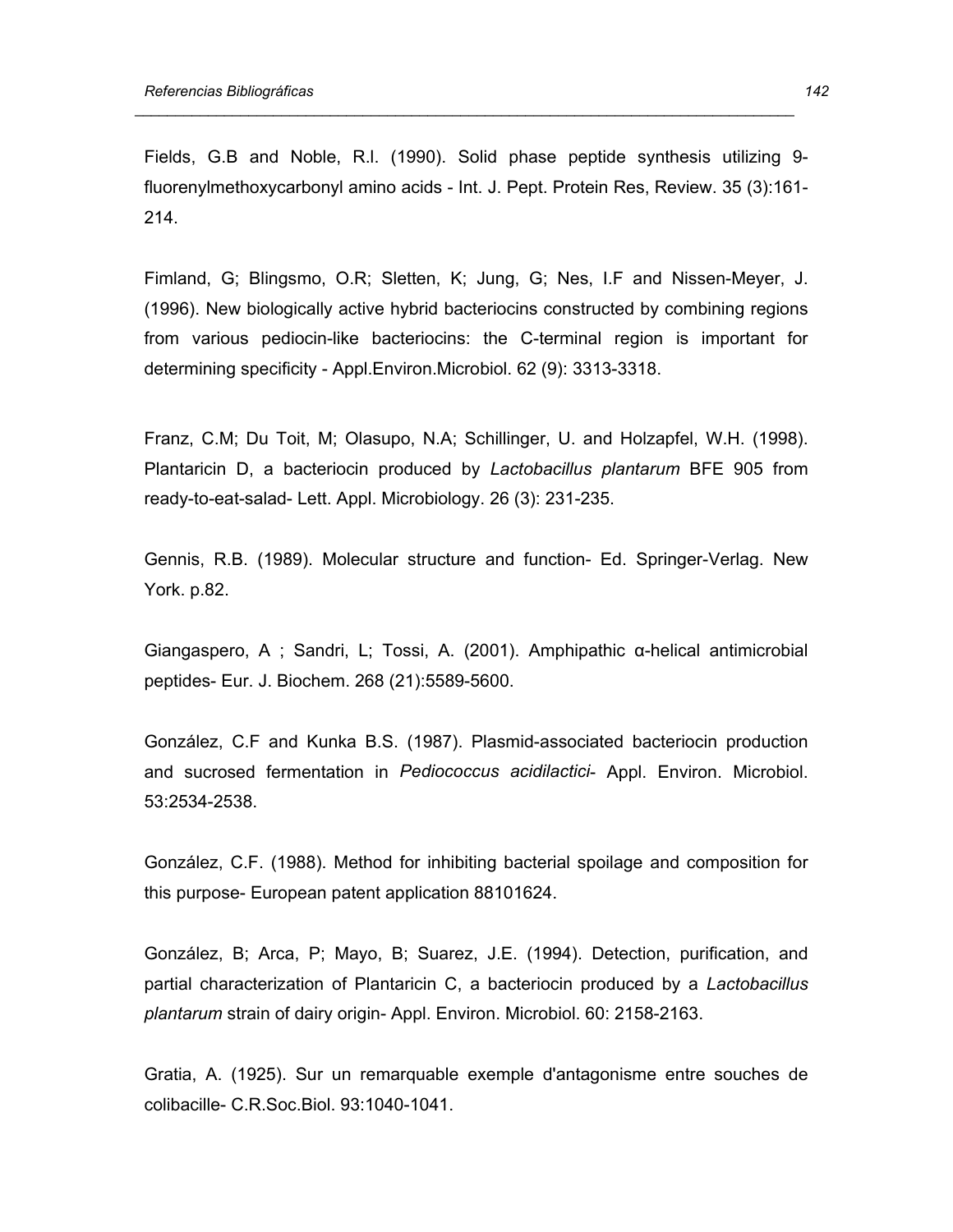Hastings, J.W; Sailer, M; Johnson, K; Roy, K.L; Vederas, J.C and Stiles, M.E. (1991). Characterization of Leucocin A-UAL 187 and cloning of the bacteriocin gene from *Leuconostoc gelidum*- J. Bacteriol. 173, 7497-7500.

 *\_\_\_\_\_\_\_\_\_\_\_\_\_\_\_\_\_\_\_\_\_\_\_\_\_\_\_\_\_\_\_\_\_\_\_\_\_\_\_\_\_\_\_\_\_\_\_\_\_\_\_\_\_\_\_\_\_\_\_\_\_\_\_\_\_\_\_\_\_\_\_\_\_\_\_\_\_\_\_\_\_* 

Hauge, H.H; Mantzilas, D; Moll, G.N; Konings, W.N; Driessen, A.J; Eijsink, V.G; Nissen-Meyer, J. (1998). Plantaricin A is an amphiphilic alpha-helical bacteriocin-like pheromone which exerts antimicrobial and pheromone activities through different mechanisms– Biochemistry. 37 (46):16026-32.

Hauge, H.H; Mantzilas, D; Eijsink, V.G; Nissen-Meyer, J. (1999). Membranemimicking entities induce structuring of the two-peptide bacteriocins Plantaricin E/F and Plantaricin J/K – J. Bacteriol. 181 (3):740-747.

Henderson, J.Y; Chopko, A.L; Van Wassenaar, P.D. (1992). Purification and primarie structure of Pediocin PA-1 produced by *Pediococcus acidilactici* PAC-10 - Arch. Biochm. Biophys. 295: 5-12.

Hovius, R.; Vallotton, P.; Wohland ,T.; Vogel, H. (2000). Fluorescence techniques: shedding light on ligand-receptor interactions- Trends Pharmacol. Sci. Review. 21(7):266-73.

Holck, A; Axelsson, L; Birkeland, S.E; Aukrust, T; and Blom, H. (1992). Purification and amino acid sequence of Sakasin A, a bacteriocin from *Lactobacillus sake* Lb706- J.Gen.Microbiol. 138, 2715-2720.

Holo, H; Jeknic, Z; Daeschel, M; Stevanovic, S. and Nes, I F. (2001). Plantaricin W from *Lactobacillus plantarum* belongs to a new family of two-peptide lantibiotics - Microbiology. 147: 643-651.

Jacob, F; Lwoff, A; Siminovitch, A. and Wollman, E.L. (1953). Définition de quelques termes relatifs à la lysogénie - Ann.Inst.Pasteur. 84: 222-224.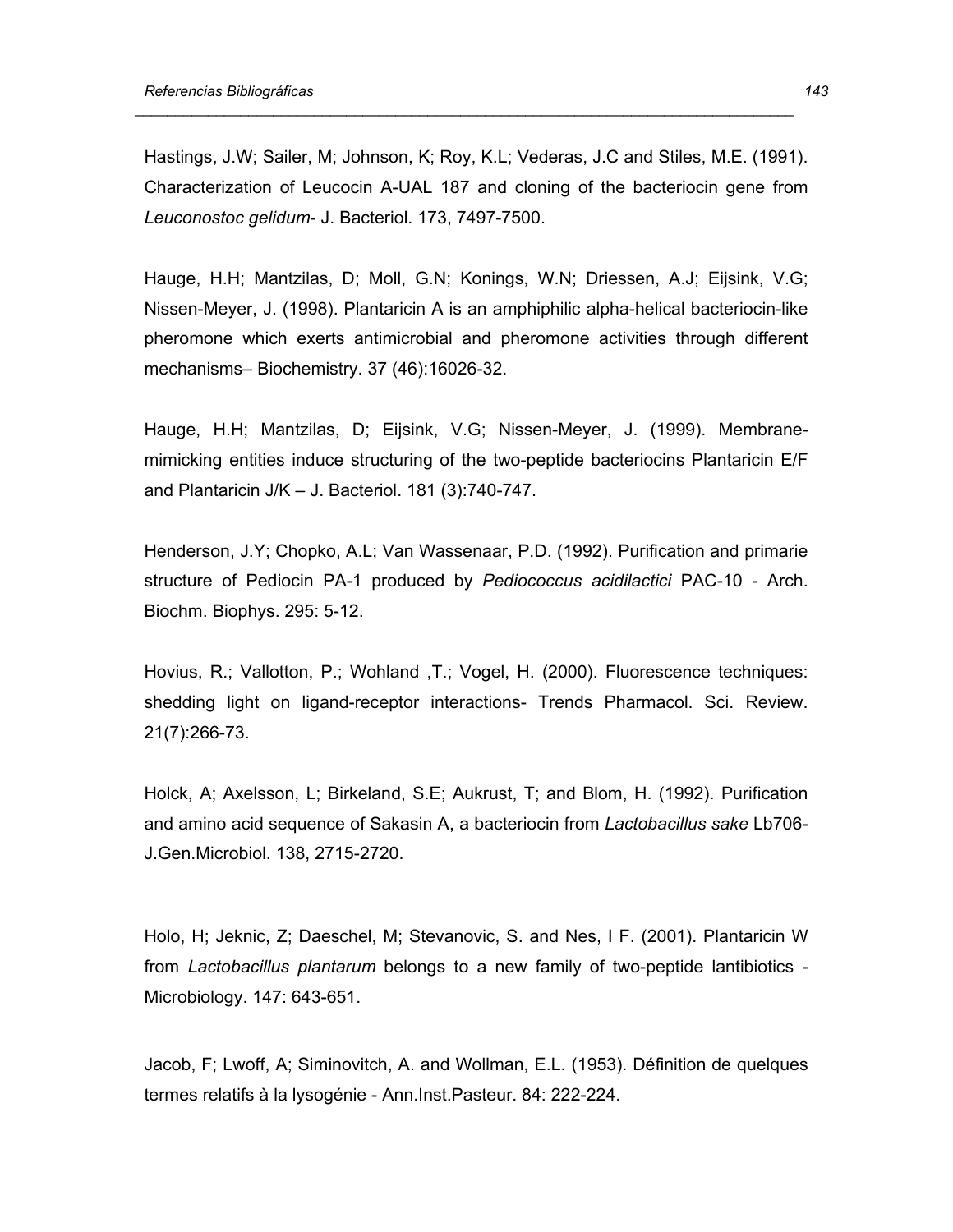Jelokhani-Niaraki, M; Prenner, E.J; Kay, C.M; Mc Elhaney, R.N; Hodges, R.S. (2002). Conformation and interaction of the cyclic cationic antimicrobial peptides in lipid bilayers- J.Peptide Res. 60(1): 23-36.

 *\_\_\_\_\_\_\_\_\_\_\_\_\_\_\_\_\_\_\_\_\_\_\_\_\_\_\_\_\_\_\_\_\_\_\_\_\_\_\_\_\_\_\_\_\_\_\_\_\_\_\_\_\_\_\_\_\_\_\_\_\_\_\_\_\_\_\_\_\_\_\_\_\_\_\_\_\_\_\_\_\_* 

Jiménez-Díaz, R; Piard, J.C; Ruiz-Barba, J.L and Desmazeaud, M.J. (1990). Isolation of a bacteriocin-producing *Lactobacillus plantarum* strain from a green olive fermentation- FEMS.Microbiol.Rev. 87, 91.

Jimenez-Díaz, R; Ríos Sanchez, R.M; Desmazeaud, M; Ruiz Barba, J.L; Piard J.C. (1993). Plantaricin S and T new bacteriocins produced by *Lactobacillus plantarum*  LPCO 10 isolated from a green olive fermentation - Appl. Environ. Microbiol. 59: 1416-1424.

Jiménez-Díaz, R.; Maldonado, A; Ruiz-Barba, J.L; (2003). Purification and genetic characterization of Plantaricin NC8, a novel coculture-inducible two-Peptide bacteriocin from *Lactobacillus plantarum* NC8. Appl. Environ. Microbiol. 69 (1): 383- 389.

Joerger, M.C and Klaenhammer, T.R (1990). Cloning, expression, and nucleotide sequence of the *Lactobacillus helveticus* 481 gene encoding the bacteriocin Helveticin J. - J.Bacteriol. 172 (11):6339-47.

Joerger, M.C; Hoover, D.G; Barefoot, S.F; Harmon, K.M; Grinstead, D.A; Nettles-Cutter, C.G. (2000). Bacteriocins. In: Ederberg, Editor. Encyclopedia of microbiology, vol 1, 2º Edition. San Diego: Academic Press, Inc. p: 383-97.

Jones, D.T. (1999). Protein Secondary Structure Prediction Based on Positionspecific Scoring Matrices- J. Mol. Biol. 292, 195-202.

Jung, G; Sahl, H.G. (1991).Nisin and Novel Lantibiotics. Edited by Jung G., Sahl H.G. Leiden. The Netherlands: ESCOM p: 1-34.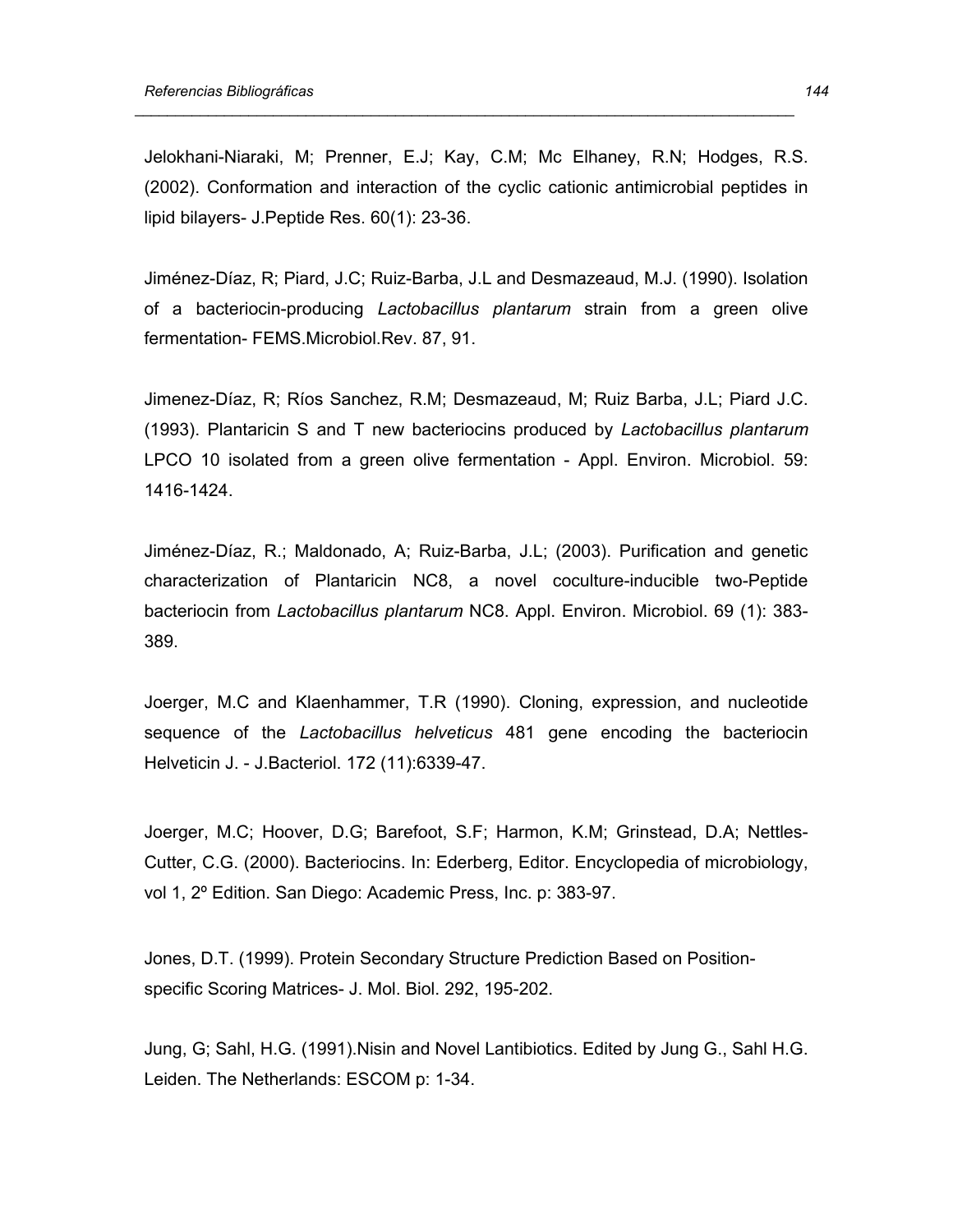Kaletta, C; Entian K.D; Jung, G. (1991). Prepeptide sequence of Cinnamycin (Ro09- 0198): the first strcuctural gene of a duramycin-type lantibiotic – Eur. J. Biochem. 199 (2):411-415.

 *\_\_\_\_\_\_\_\_\_\_\_\_\_\_\_\_\_\_\_\_\_\_\_\_\_\_\_\_\_\_\_\_\_\_\_\_\_\_\_\_\_\_\_\_\_\_\_\_\_\_\_\_\_\_\_\_\_\_\_\_\_\_\_\_\_\_\_\_\_\_\_\_\_\_\_\_\_\_\_\_\_* 

Kato, T; Matsuda, T; Ogawa, E; Ogawa, H; Kato, H; Doi, U. and Nakamura, R. (1994). Plantaricin-149 a Bacteriocin Produced by *Lactobacillus plantarum* NRIC 149 - J. Ferment. Bioeng. 77 (3): 277-282.

Kelly, S.M. and Price, N.C. (2000). The use of circular dichroism in the investigation of protein structure and function. – Curr. Prot. Pept. Sci. 1 (4): 349-384.

Kelly, W.J; Asmundson, R.V; Huang, C.M. (1996). Characterization of Plantaricin KW30, a bacteriocin produced by *Lactobacillus plantarum* KW30 – J. Appl. Bacteriol. 81: 657-662.

Klaenhammer, T.R. (1993). Genetics of bacteriocins produced by lactic acid bacteria - FEMS. Microbiol.Rev.12: 39-86.

Klaenhammer, T.R (1998). Bacteriocins of lactic acid bacteria- Biochimie. 70, 337- 349.

Konings, W.N; Kok, J; Kuipers, O.P; and Poolman, B. (2000). Lactic acid bacteria: the bugs of the new millennium-Curr.Opin. Microbiol.Review. 3 (3):276-82.

Konisky, J. (1982). Colicins and other bacteriocins with established mode of action – Annu. Rev. Microbiol. Review. 36: 125-144.

Kozak, W; Bardowski, J and Dobrzanski, W. (1978). Lactrostrepcins-acid bacteriocins produced by lactic streptococci -J.Dairy res. 45 (2): 247-257.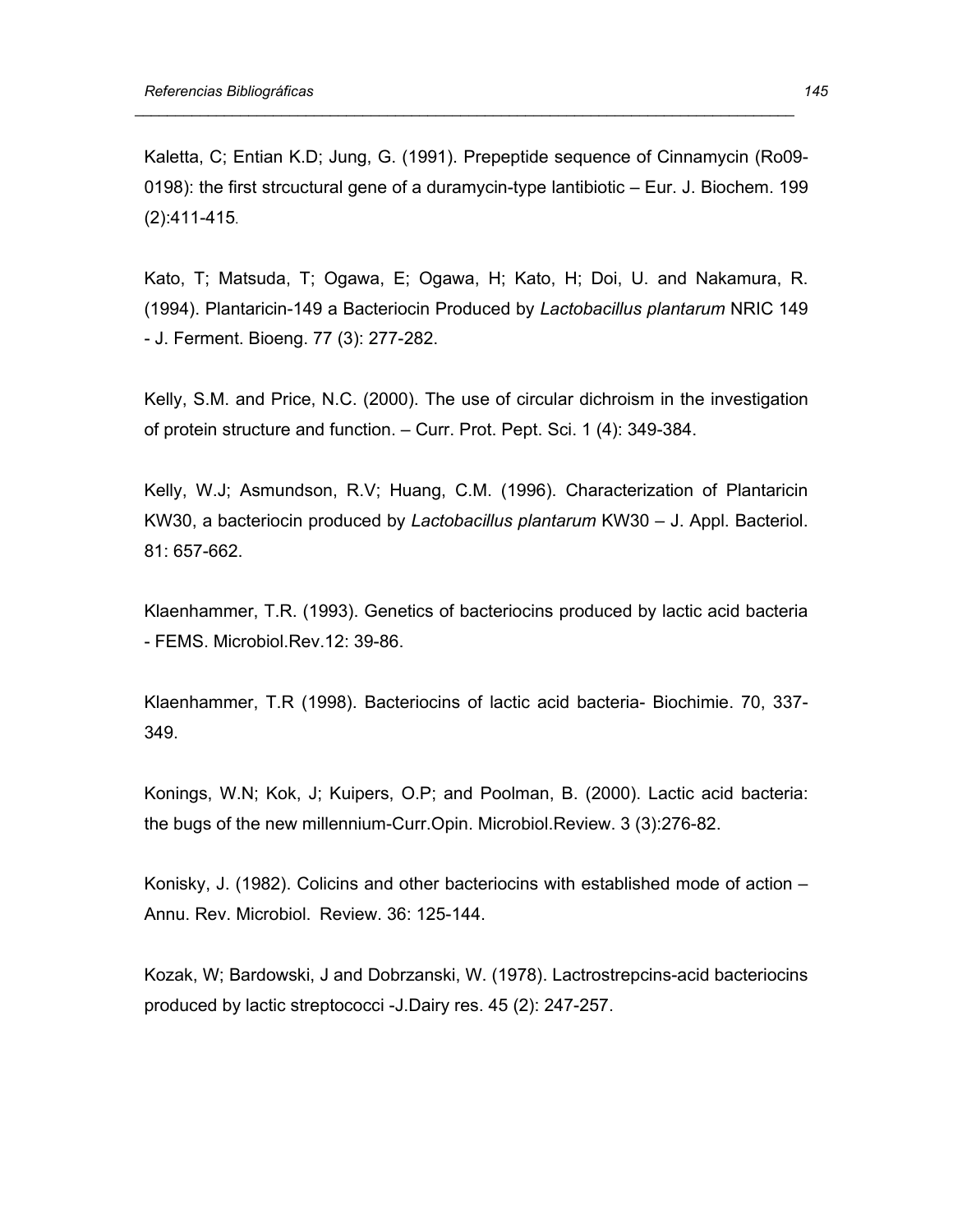Kristiansen, P.E; Fimland, G; Mantzilas, D. and Niseen-Meyer, J. (2005). Structure and Mode of Action of the Membrane-permeabilizing Antimicrobial Peptide Pheromone Plantaricin A - J. Biol. Chem. 280 (24): 22945-22950.

 *\_\_\_\_\_\_\_\_\_\_\_\_\_\_\_\_\_\_\_\_\_\_\_\_\_\_\_\_\_\_\_\_\_\_\_\_\_\_\_\_\_\_\_\_\_\_\_\_\_\_\_\_\_\_\_\_\_\_\_\_\_\_\_\_\_\_\_\_\_\_\_\_\_\_\_\_\_\_\_\_\_* 

Ladanyi, B.M and Faeder, J. (1999). Molecular Dynamics simulations of the interior of aqueous reverse micelles. J.Phys.Chem B. A-N.

Ladokhin, S.A. (2000). Fluorescence Spectroscopy in Peptide and Protein Analysis-Encyclopedia of Analytical Chemistry, R.A Meyers (Ed.) John Wiley & Sons Ltd, Chichester.p: 5762-5779.

Lakowicz, J.R. (1999). Principles of Fluorescence Spectroscopy . Kluwer Academic/ New york. pp 1-698.

Laniewska-Moroz, L; Dajnowiec, M; Warminska-Radyko, I. (2001). Effect of *Lactobacillus plantarum* bacteriocin on gram-negative rods - Meded Rijksuniv Gent. Fak Landbouwkd Toegep Biol Wet. 66 (3b):597-600.

Lenz, V.J; Federwisch, M; Gattner, H.G; Bradenburg, D; Höcker, H; Hassiepen,U; Wollmer, A. (1995). Structure and rotational dynamics of fluorescently labeled insulin in aqueous solution and at the amphiphile–water interface of reversed micelles – Biochemistry. 34: 6130-6141.

Lewus, C.B; Sun, S. and Montville, T.J. (1990). Production of an amylase-sensitive bacteriocin by an atypical *Leuconostoc paramesenteroides* strain-Appl.Environ.Microbiol. 58: 143-149.

Lloyd, A.G and Drake, J.J. (1975). Problems posed by essential food preservatives - Br.Med.Bull, Review. 31 (3):214-219.

Lindgren, S.E and Dobrogosz, M.J. (1990). Antagonistic activities of lactic acid bacteria in food and feed fermentations - FEMS Microbiol. Rev. 87: 149-164.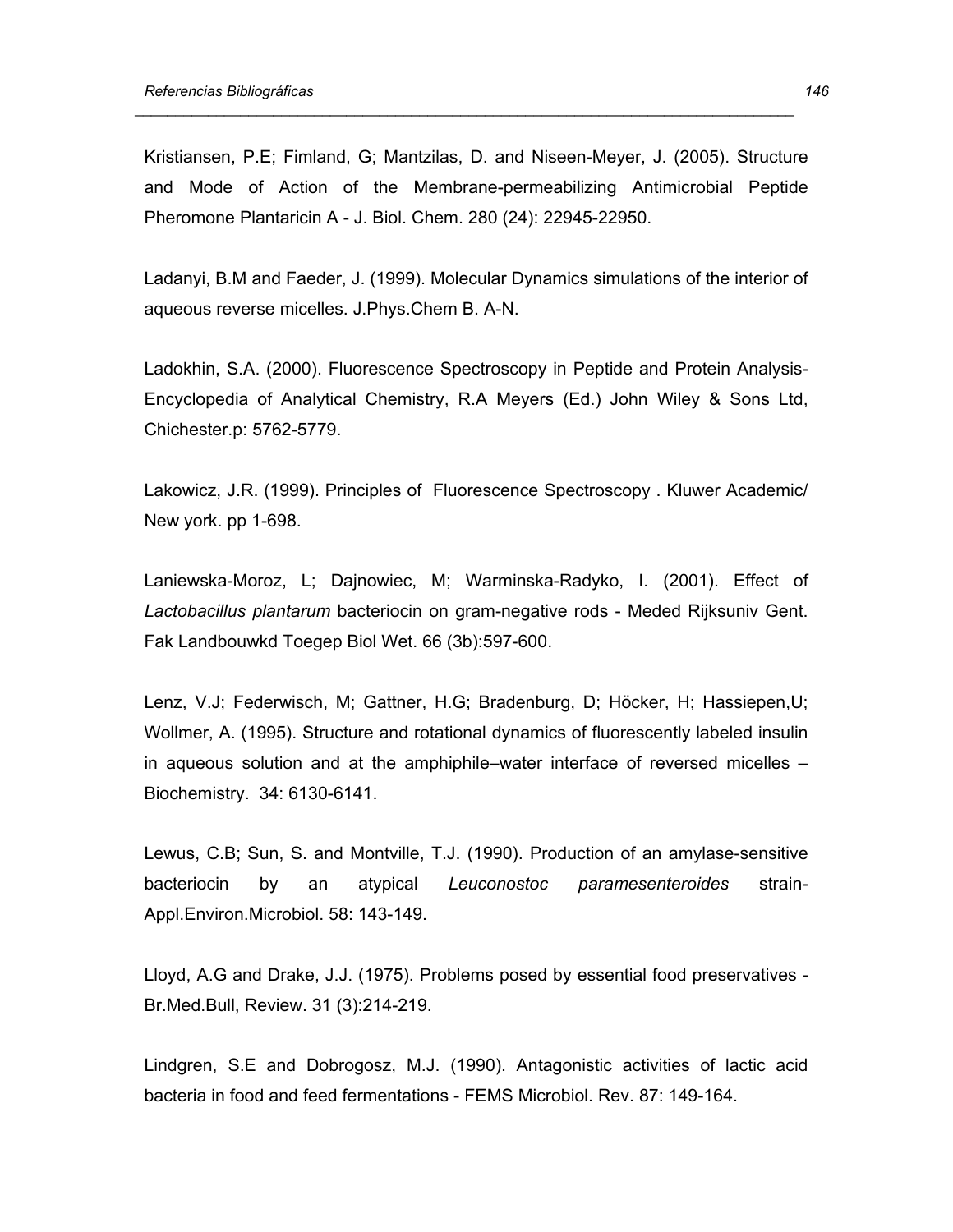Mackay, L.L; Baldwin, K.A. (1990). Applications for biotechnology: present and future improvements in lactic acid bacteria.-FEMS Microbiol. Rev. Review. 7 (1-2):3-14.

 *\_\_\_\_\_\_\_\_\_\_\_\_\_\_\_\_\_\_\_\_\_\_\_\_\_\_\_\_\_\_\_\_\_\_\_\_\_\_\_\_\_\_\_\_\_\_\_\_\_\_\_\_\_\_\_\_\_\_\_\_\_\_\_\_\_\_\_\_\_\_\_\_\_\_\_\_\_\_\_\_\_* 

Mayr-Harting, A; Hedges, A.J and Berkley, R.C.W. (1972). Methods for studying bacteriocins - In "Methods in Microbiology" (J.R Norris and D.W Ribbons, Eds.), vol 7ª, p: 315-422. Academic Press, INC., New York.

Merrifield, R.B. (1995). Solid- phase peptide synthesis- In Peptides: Synthesis, Structures, and Applications, Academic Press (San Diego, USA), p: 93-169.

Messi, P; Bondi, M; Sabia, C; Battini, R; Manicardi, G. (2001). Detection and preliminary characterization of a bacteriocin (Plantaricin 35 d) produced by a *Lactobacillus plantarum* strain- Int.J.Food. Microbiol. 64 (1-2): 193-198.

Moll, G; Hildeng-Hauge, H; Nissen-meyer, J; Nes, I.F; Konings, W.N; Driessen, A.J. (1998). Mechanistic Properties of the Two-Component Bacteriocin Lactococcin G - J.Bacteriol. 180 (1): 96-99.

Mor, A. and Nicolas, P.(1994). "The NH2 terminal  $\alpha$ -helical domain 1-18 of Dermaseptin is responsible for antimicrobial activity" - J.Biol. Chem. 269 (3): 1934- 1939.

Nissen-Meyer, J; Laesen, A.G; Sletten, K; Daeschel, M; Nes, I.F. (1993). Purification and characterization of Plantaricin A, a *Lactobacillus plantarum* bacteriocin whose activity depends on the action of two peptides - J. Gen. Microbiol. 139 (9): 1973- 1978.

Ohmori, N; Niidome, T; Hatakeyama, T; Mihara, H. and Aoyagi, H. (1998). Interaction of  $\alpha$ -helical peptides with phospholipid membrane: effects of chain length and hydrophobicity of peptides - J. Pept. Res*.* 51 p: 103-109.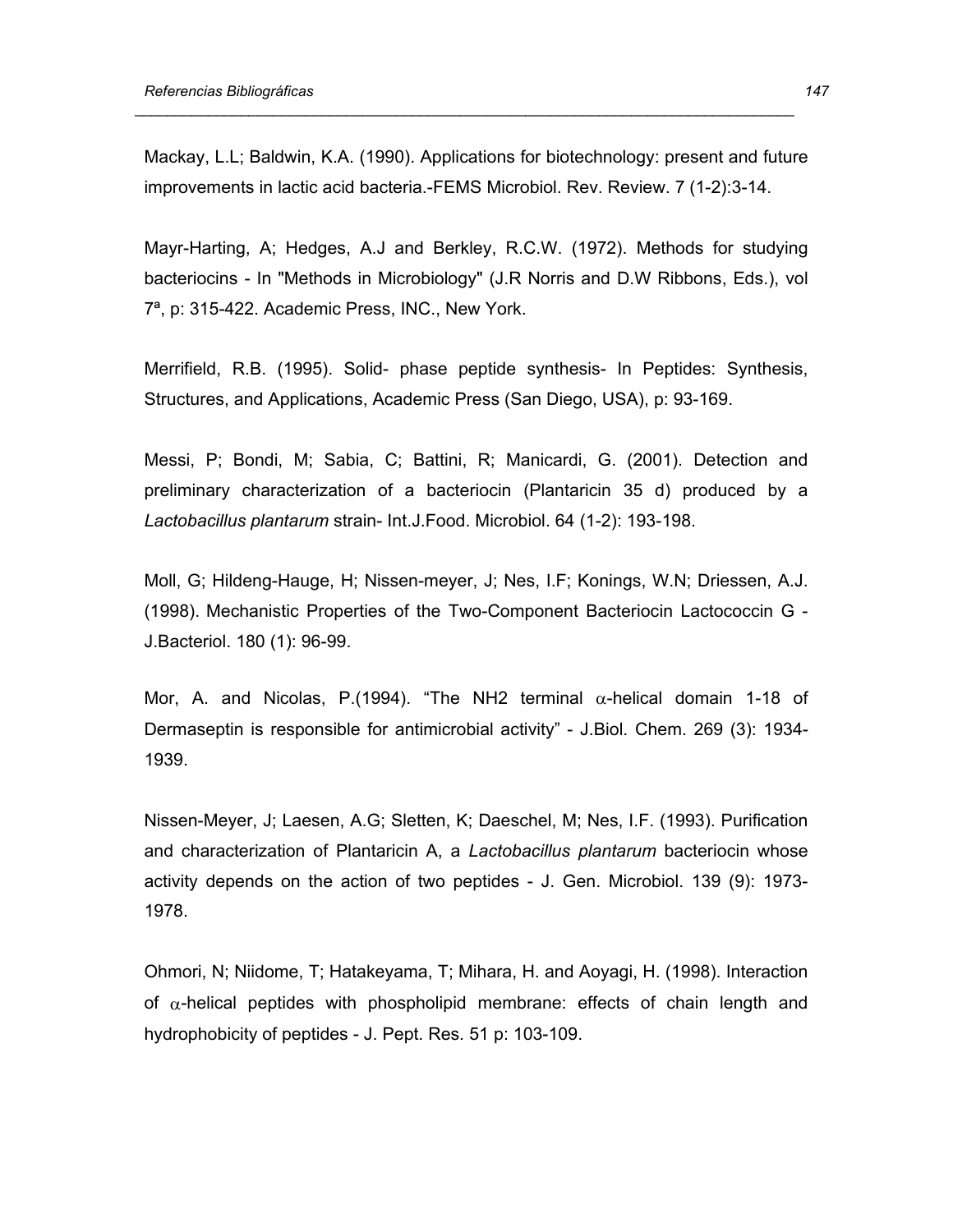Ojcius, D.M and Young, J.D.E. (1991). Cytolytic pore-forming proteins and peptides: is there a common structural motif ?- Trends Biochem. Sci.16, 225-229.

 *\_\_\_\_\_\_\_\_\_\_\_\_\_\_\_\_\_\_\_\_\_\_\_\_\_\_\_\_\_\_\_\_\_\_\_\_\_\_\_\_\_\_\_\_\_\_\_\_\_\_\_\_\_\_\_\_\_\_\_\_\_\_\_\_\_\_\_\_\_\_\_\_\_\_\_\_\_\_\_\_\_* 

Oren, Z; Shai, Y. (1998). Mode of action of linear amphipathic-helical antimicrobial peptides- Biopolymers. 47, 451-453.

Oscáriz, J.C; Pisabarro, A.G. (2001). Classification and mode of action of membraneactive bacteriocins produced by gram-positive bacteria– Int. Microbiol. Review .4:13- 19.

Parente, E; Ricciardi, A. (1999). Production, recovery and purification of bacteriocins from lactic acid bacteria.- Appl. Microbiol. Biotechnol. Review. 52 (5): 628-38.

Piard, J.C and Desmazeaud, M.J. (1992). Inhibiting factors produced by lactic acid bacteria, bacteriocins and other antibacterial substances - Lait. 72: 113-142.

Poveda, J.A; Prieto, M; Encinar, J.A; Gonzalez-Ros, J.M; and Reyes Mateo, C. (2003). Intrinsic Tyrosine Fluorescence as a Tool to Study the Interaction of the Shaker B "Ball" Peptide with Anionic Membranes- Biochemistry. 42: 7124-7132.

Quadri, L.E.N; Sailer, M; Roy, K.L; Vederas, J.C and Stiles, M.E. (1994). Chemical and genetic characterization of bacteriocins produced by *Carnobacteriocin piscicola* LV17B- J.Biol.Chem. 269: 12204-12211.

Ray, B. and Daeschel, M. (1992). Food biopreservatives of microbiological origin. CRC Press. Boca Raton.CRC Press.

Reknif, N; Atrih, A; Lefebvre, G. (1995). Activity of plantaricin SA6, a bacteriocin produced by *Lactobacillus plantarum* SA6 isolated from fermented sausage. - J .Appl. Bacteriol. 78 (4): 349-358.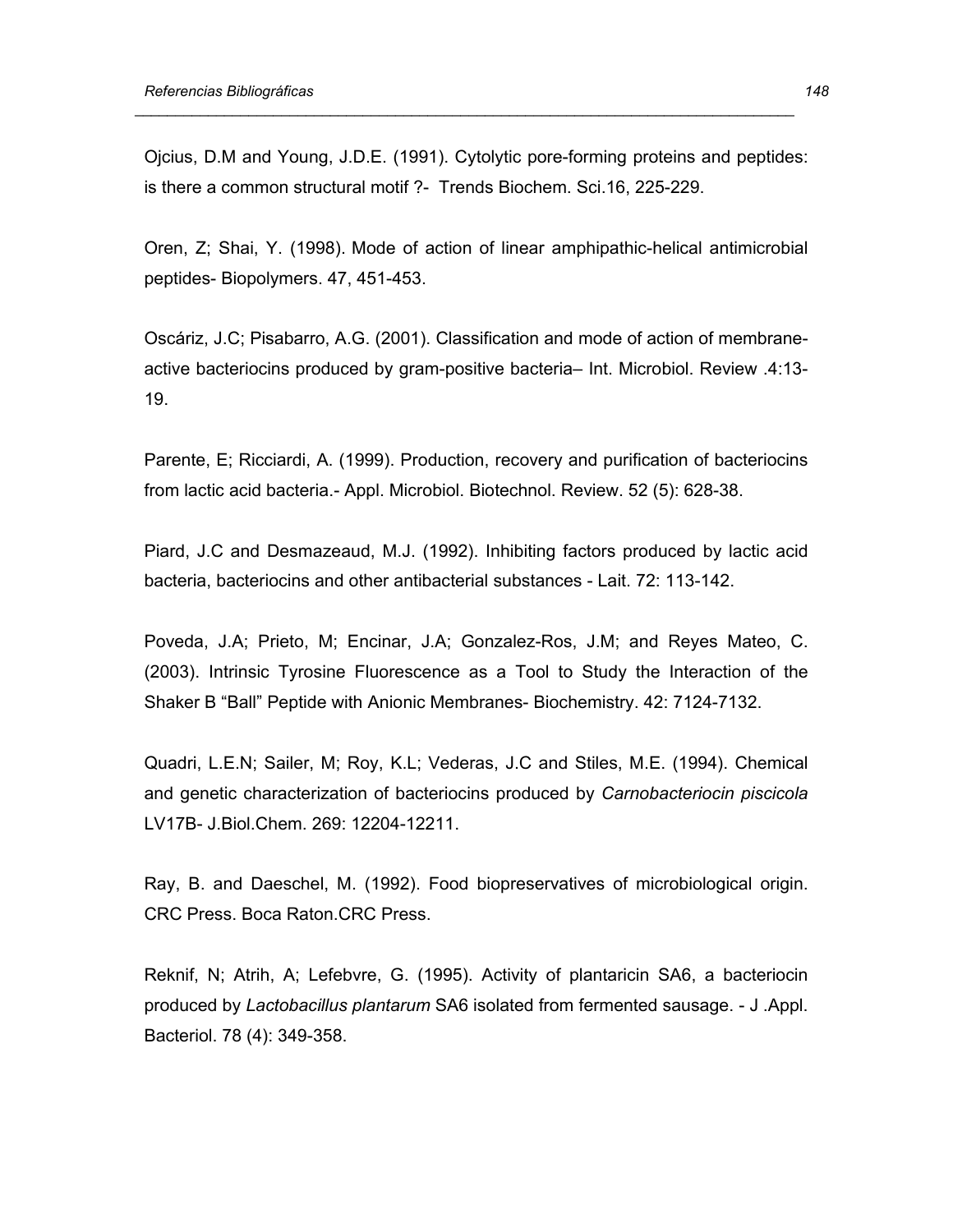Remiger, A; Eijsink, V.G; Ehrmann, M.A; Sletten, K; Nes, I.F; Vogel, RF. (2000). Purification and partial amino acid sequence of plantaricin 1.25 alpha and 1.25 beta, two bacteriocins produced by *Lactobacillus plantarum* TMW 1.25 - J.Appl.Microbiol. 86 (6): 1053-1058.

 *\_\_\_\_\_\_\_\_\_\_\_\_\_\_\_\_\_\_\_\_\_\_\_\_\_\_\_\_\_\_\_\_\_\_\_\_\_\_\_\_\_\_\_\_\_\_\_\_\_\_\_\_\_\_\_\_\_\_\_\_\_\_\_\_\_\_\_\_\_\_\_\_\_\_\_\_\_\_\_\_\_* 

Riley, M.A; Wertz, J.E. (2002). Bacteriocin diversity: ecological and evolutionary perspectives - Biochimie. 84 (5-6): 357-364.

Rodriguez, J.M; Martinez, M.I; Kok, J. (2002). Pediocin PA-1, a wide-spectrum bacteriocin from lactic acid bacteria – Crit. Rev. Food. Sci. Nutr. 42 (2):91-121.

Sai, K. P; Jagannadham, M. V; Vairamani, M; Raju, N. P. and Sitaram, N. (2001). Tigerinins: novel antimicrobial peptides from the Indian frog Rana Tigerina- J. Biol. Chem. 276 (4): 2701-2707.

Salminen, S. and Wright, A.V. (1993). Lactic acid bacteria. Future aspects in research and product development on lactic acid bacteria. Ed: Salminen & Wright Marcel Dekker, Inc. New York. p: 429-431.

Sahl, H.G; Guder, A; Wiedemann, I. (2000). Postranslationally Modified Bacteriocins The Lantibiotics - Biopolymers (Peptide Science). 55: 62-73.

Sahl, H.G; Jack, R.W and Biernbaum, G. (1995). Biosynthesis and biological activities of lantibiotics with unique post-translational modifications - Eur. J. Biochem. 230(3): 827-853.

Shai, Y. (2002). From innate immunity to de-*Novo* designed antimicrobial peptides - Curr. Pharm. Des. Review. 8(9): 715-725.

Simonetta, A.C; Carrasco, M.S; Scarinci, H.E. (1997). Inhibitory spectrum of bacteriocin-like substances produced by *Lactobacillus plantarum* strains. - Microbiologie-Aliments-Nutrition. 15: 299-305 .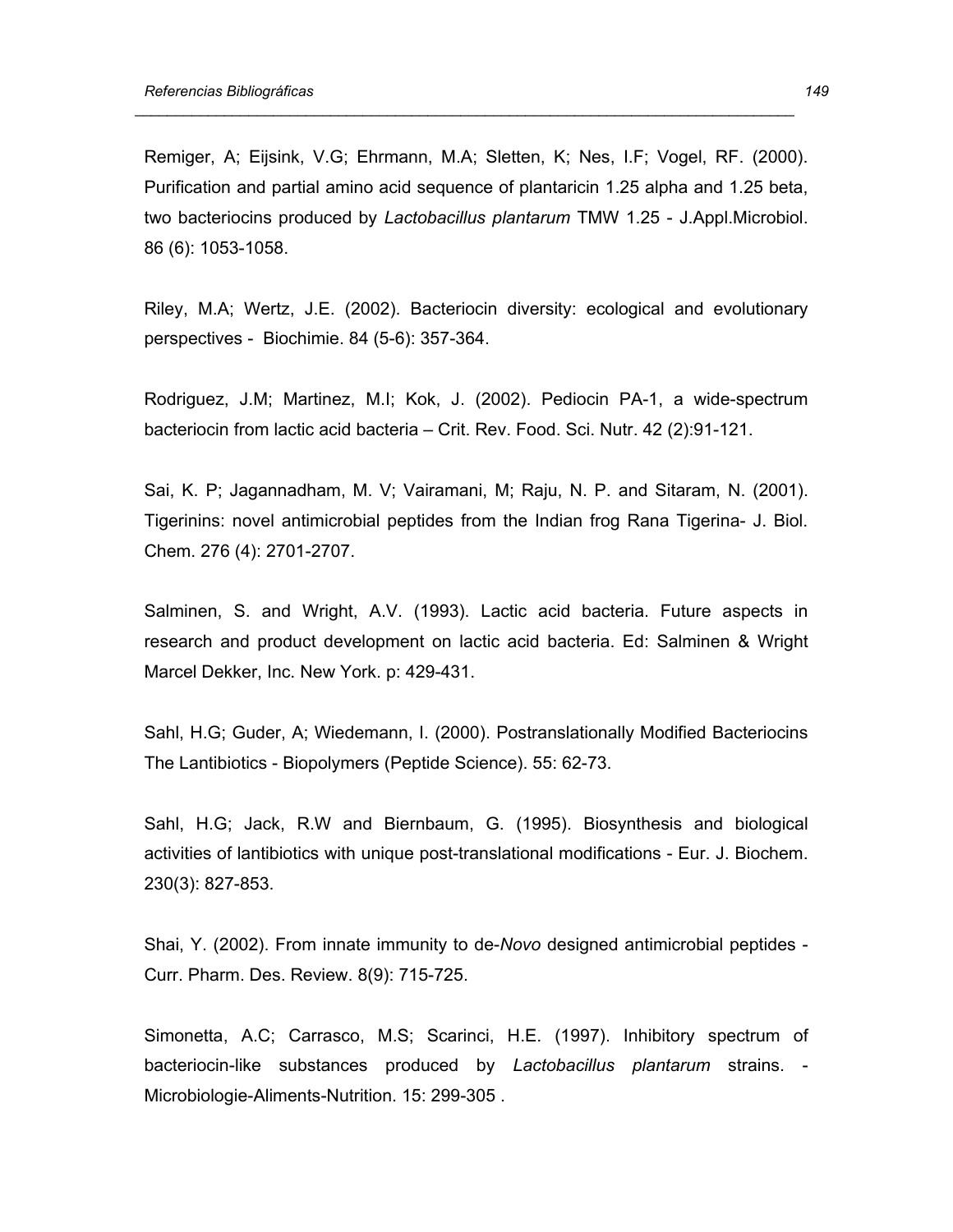Sitaram, N. and Nagaraj, R. (1990). A synthetic 13-residue peptide corresponding to the hydrophobic region of bovine seminalplasmin has antibacterial activity and also causes lysis of red blood cells. J. Biol. Chem*.* 18: 10438-10442.

 *\_\_\_\_\_\_\_\_\_\_\_\_\_\_\_\_\_\_\_\_\_\_\_\_\_\_\_\_\_\_\_\_\_\_\_\_\_\_\_\_\_\_\_\_\_\_\_\_\_\_\_\_\_\_\_\_\_\_\_\_\_\_\_\_\_\_\_\_\_\_\_\_\_\_\_\_\_\_\_\_\_* 

Sobrino, O.J; Rodriguez, J.M; Moreira, W.l; Fernandez, M.F; Sanz, B; Hernandez, P.E. (1991). Antibacterial activity of *Lactobacillus sake* isolated from dry fermented sausages- Intern. J. Food Microbiol. 13: 1-10.

Sönnichsen, F.D; Van Eyk, J.E; Hodges, R.S; Sykes, D.B. (1992). Effect of trifluorethanol on protein secondary structure: an NMR and CD study using a synthetic actin peptide- Biochemistry. 31 (37): 8790-8798.

Sreerama, N and Woody R. W. (1993). A Self-Consistent Method for the Analysis of Protein Secondary Structure from Circular Dichroism - Anal. Biochem. 209 (1): 32-44.

Sreerama, N; Venyaminov, SY; Woody, R.W. (2000b). Estimation of Protein Secondary Structure from Circular Dichroism Spectra: Comparison of CONTIN, SELCON, and CDSSTR methods with an expanded reference set - Anal. Biochem. 287: 252–260.

Steinberg, D. A; Hurst, M. A; Fujii, C. A; Kung, A. H; Ho, J. F; Cheng, F. C; Loury, D. J. and Fiddles, J. C. (1997). Protegrin-1: a broad-spectrum, rapidly microbicidal peptide with in vivo activity. Antimicrob. Agents Chemother*.* 41:1738-1742.

Stevens, K.A; Klapes, N.A; Sheldon, B.W; and Klaenhammer, T.R. (1992). Antimicrobial action of nisin against *Salmonella typhimurium* lipopolysaccharide mutants- Appl.Environ.Microbiol. 58 (5): 1786-1788

Souto, A.L; Ito, A.S. (2000). Tryptophan fluorescence studies of melanotropins in the amphiphile-water interface of reversed micelles- Eur. Biophys. J. 29 (1): 38-47.

Tagg, J.R; and McGiven, A.R. (1971). Assay system for bacteriocins- Appl. Environ. Microbiol. 21: 943-947.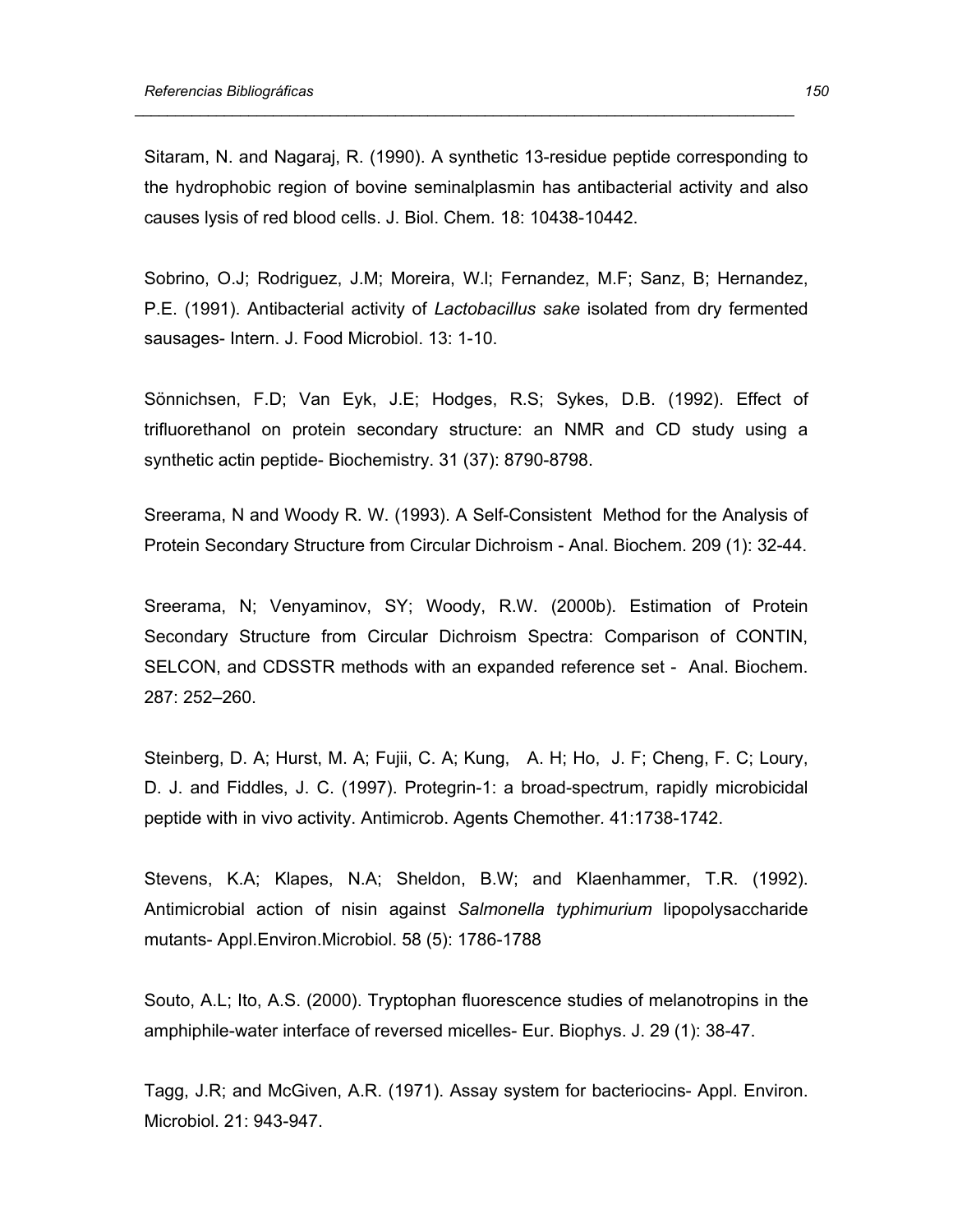Tagg, J.R; Dajani, A.S and Wannamaker, L.W. (1976). Bacteriocins of Gram-positive bacteria - Bacteriol.Rev. 40 (3): 722-756.

 *\_\_\_\_\_\_\_\_\_\_\_\_\_\_\_\_\_\_\_\_\_\_\_\_\_\_\_\_\_\_\_\_\_\_\_\_\_\_\_\_\_\_\_\_\_\_\_\_\_\_\_\_\_\_\_\_\_\_\_\_\_\_\_\_\_\_\_\_\_\_\_\_\_\_\_\_\_\_\_\_\_* 

Tagg, J.R. (1991). Bacterial BLIS. ASM News. 57:611.

Talarico, T.L; Casas, I.A; Chung, T.C; Dobrogosz, W.J. (1988). Production and isolation of reuterin, a growth inhibitor produced by *Lactobacillus reuteri—*Antimicrob. Agents Chemother. 32: 1854-1858.

Todorov, S; Onno, B; Sorokine, O; Chobert, J.M; Ivanova, I; Dousset, X. (1999). Detection and characterization of a novel antibacterial substance produced by *Lactobacillus plantarum* ST31 isolated from sourdough- Int.J.Food.Microbiol. 48(3): 167-177.

Todorov, S.D; Dicks, L.M. (2005). Characterization of bacteriocins produced by lactic acid bacteria isolated from spoiled black olives– J.Basic Microbiol. 45 (4):312-22.

Turner, D.L; Brennan, L; Meyer, H.E; Lohaus, C; Siethoff, C; Costa, H.S; Gonzalez, B; Santos, H; Suarez, J.E. (1999). Solution structure of Plantaricin C, a novel lantibiotic- Eur. J. Biochem. 264 (3): 833-839.

Uteng, M; Hauge, H.H; Markwick, P; Fimland, G; Mantzilas, D; Nissen Meyer, J; Muhle-Goll, C. (2003). Three dimensional structure in lipid micelles of the Pediocin-Like antimicrobial peptide Sakacin P- Biochemistry. 42, 11417 (Primary citation). On Line: http://www.rcsb.org/pdb/explore.do?structureld=10G7.

Varadaraj, M.C; Suma, K; Misra, M.C. (1998). Plantaricin LP84, a broad spectrum heat-stable bacteriocin of *Lactobacillus plantarum* NCIM 2084 produced in simple glucose broth medium- Int.J. Food Microbiol. 40 (1-2): 17-25.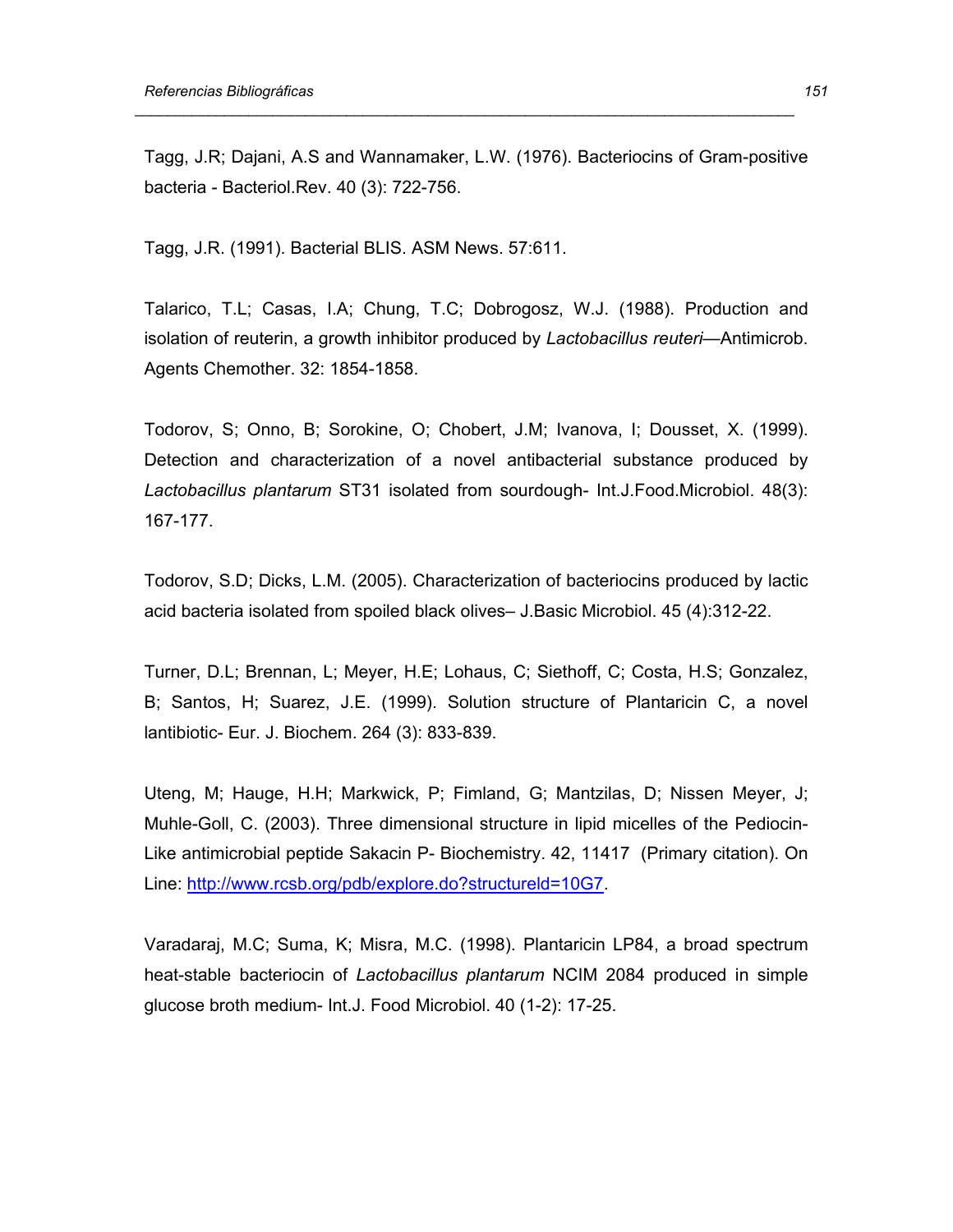Van Reenen, C.A; Dicks, L.M; Chikindas, M.L. (1998). Isolation, purification and partial characterization of Plantaricin 423, a bacteriocin produced by *Lactobacillus plantarum*- J.Appl.Microbiol.4(6):1131-7.

 *\_\_\_\_\_\_\_\_\_\_\_\_\_\_\_\_\_\_\_\_\_\_\_\_\_\_\_\_\_\_\_\_\_\_\_\_\_\_\_\_\_\_\_\_\_\_\_\_\_\_\_\_\_\_\_\_\_\_\_\_\_\_\_\_\_\_\_\_\_\_\_\_\_\_\_\_\_\_\_\_\_* 

Vandenbergh, P.A; Pucci, M.J; Kunka, B.S and Vedamuthu, E.R. (1989). Method for inhibiting *Listeria monocytogenes* using a bacteriocin- European patent application 89101125.6.

Vignolo, G.M; Suriani, F; Pesce de Ruiz Holgado, A; Oliver, G. (1993). Antibacterial activity of *Lactobacillus plantarum* strains isolated from dry fermented sausages - J. Appl. Bacteriol. 75 (4): 344-349.

Yang, R; Johnson, M.C. and Ray, B. (1992). Novel method to extract large amounts of bacteriocins from lactic acid bacteria- Appl. Environ. Microbiol. 58 (10): 3355-3359.

Wade, J.D; Bedford, J; Sheppard, R.C; Tregear, G.W. (1991). DBU as an N-alphadeprotecting reagent for the fluorenylmethoxycarbonyl group in continuous flow solidphase peptide synthesis.- Pept Res. (3):194-9.

West, C.A and Warner, P.J. (1988). Plantaricin B, a bacteriocin produced by *Lactobacillus plantarum* NCDO 1193- FEMS. Microbiol. Lett. 49: 163-165.

Woody, R. W. (1996). Theory of circular dichroism of proteins. In Fasman G.D. (ed). Dichroism and the Conformational Analysis of Biomolecules - Plenum Press, New York/London. p: 25-67.

Wu, M. and Hancock, R.E.W. (1999) Interaction of the cyclic antimicrobial cationic peptide bactenecin with the outer and cytoplasmic membrane. J. Biol. Chem*.* 274: 29-35.